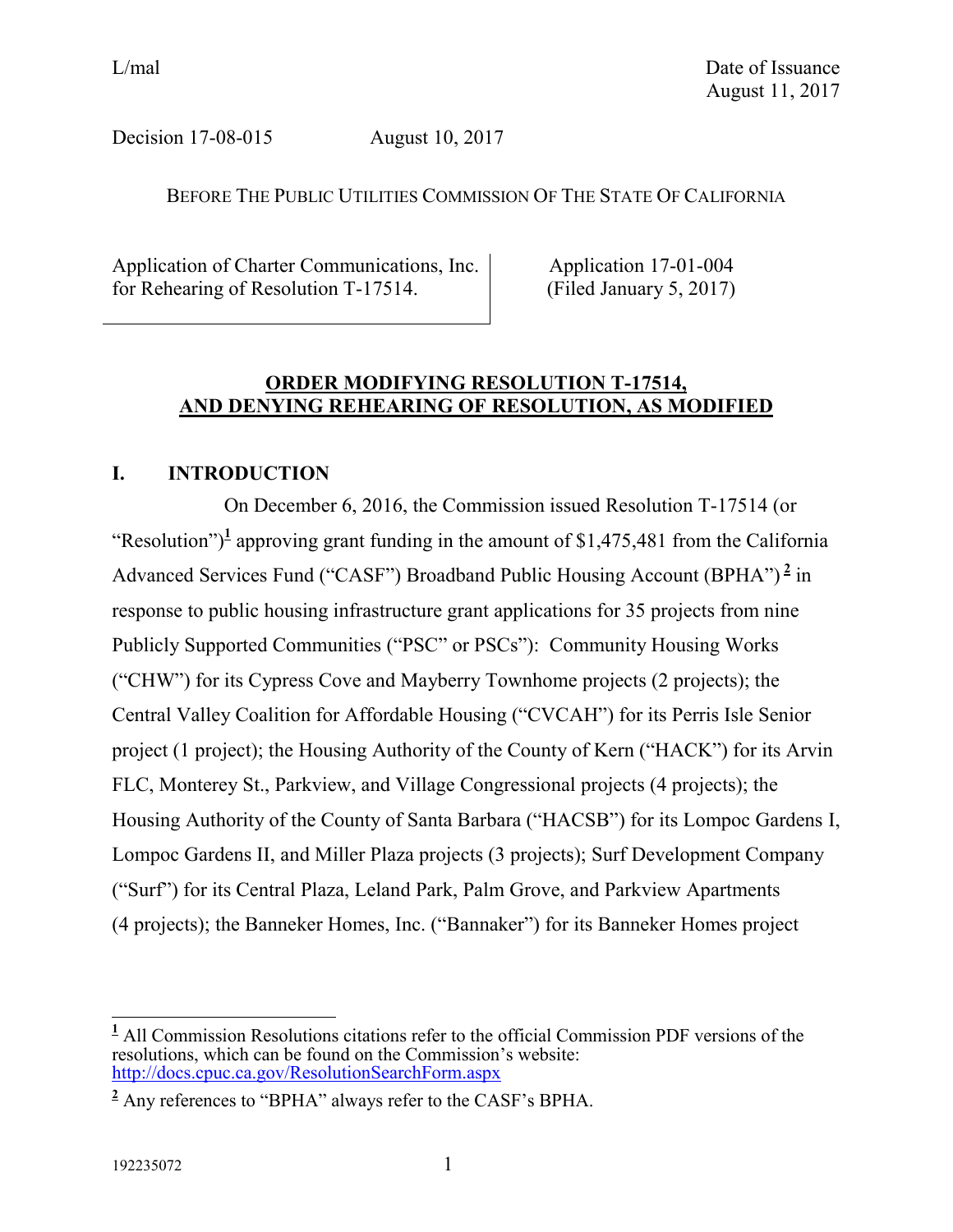(1 project); the Napa Valley Community Housing ("NVCH") for its Arroyo Grande Villas, Magnolia Park Townhomes; Mayacamas Village; Napa Park Homes; Oak Creek Terrace, Pecan Court Apartments, Silverado Creek Apartments, The Reserve of Napa, and Villa de Adobe Apartments (9 projects); the People's Self Help Housing ("PSHH") for its Dahlia Court I, Dahlia Court II, Isle Vista Apartments; Ladera Street Apartments; Mariposa Town Homes, Rolling Hills Apartments, Storke Ranch Apartments, Victoria Street Bungalows, and Villa La Esperanza projects (9 projects); and EAH Housing ("EAH") for its Elena gardens and Pollard Plaza projects (2 projects).**<sup>3</sup>**

Prior to the issuance of the Resolution, Cox Communications, an Internet Service Provider ("ISP"), submitted a challenge to seven of the nine PSHH projects<sup>4</sup> on the grounds that the project locations are already in areas that are wired and served by Cox.<sup>5</sup> In a letter dated July 1, 2016, Commission staff denied these challenges stating that the reasons cited for challenge were not supported by Public Utilities Code section 281(h)<sup>6</sup> or D.14-12-039.<sup>2</sup> Of interest, ISP Charter Communications, Inc. ("Charter") did not submit a challenge to any of the PSC's proposed projects.

Thereafter, we issued Resolution T-17514 approving the BPHA funding for the 35 BPHA infrastructure grant projects described above. In Resolution T-17514, we found that the 35 projects will be capable of offering internet service speeds of at least 6 mbps download and 1.5 mbps upload for 2,353 living units in these PSCs. (Resolution, p. 1.) We also found that the deployment of broadband in public housing for the sole purpose of offering free or affordable internet access to those who do not subscribe to the

<sup>&</sup>lt;sup>3</sup> For specific details about these projects, see Resolution T-17514, p. 2, Table 1.

**<sup>4</sup>** The PSHH projects challenged by Cox Communications include Dahlia Court, Dahlia Court II, Isle Vista Apartments, Ladera Street Apartments, Storke Ranch Apartments, Victoria Street Bungalows, and Villa La Esperanza projects.

**<sup>5</sup>** Cox Communication's Letter dated 4/25/16 to the Commission's CASF team.

<sup>&</sup>lt;sup>6</sup> Subsequent section references are to the Public Utilities Code, unless otherwise specified.

<sup>&</sup>lt;sup>7</sup> Commission staff's Letter dated July 1, 2016, denying Cox challenges to seven of the nine PSHH projects.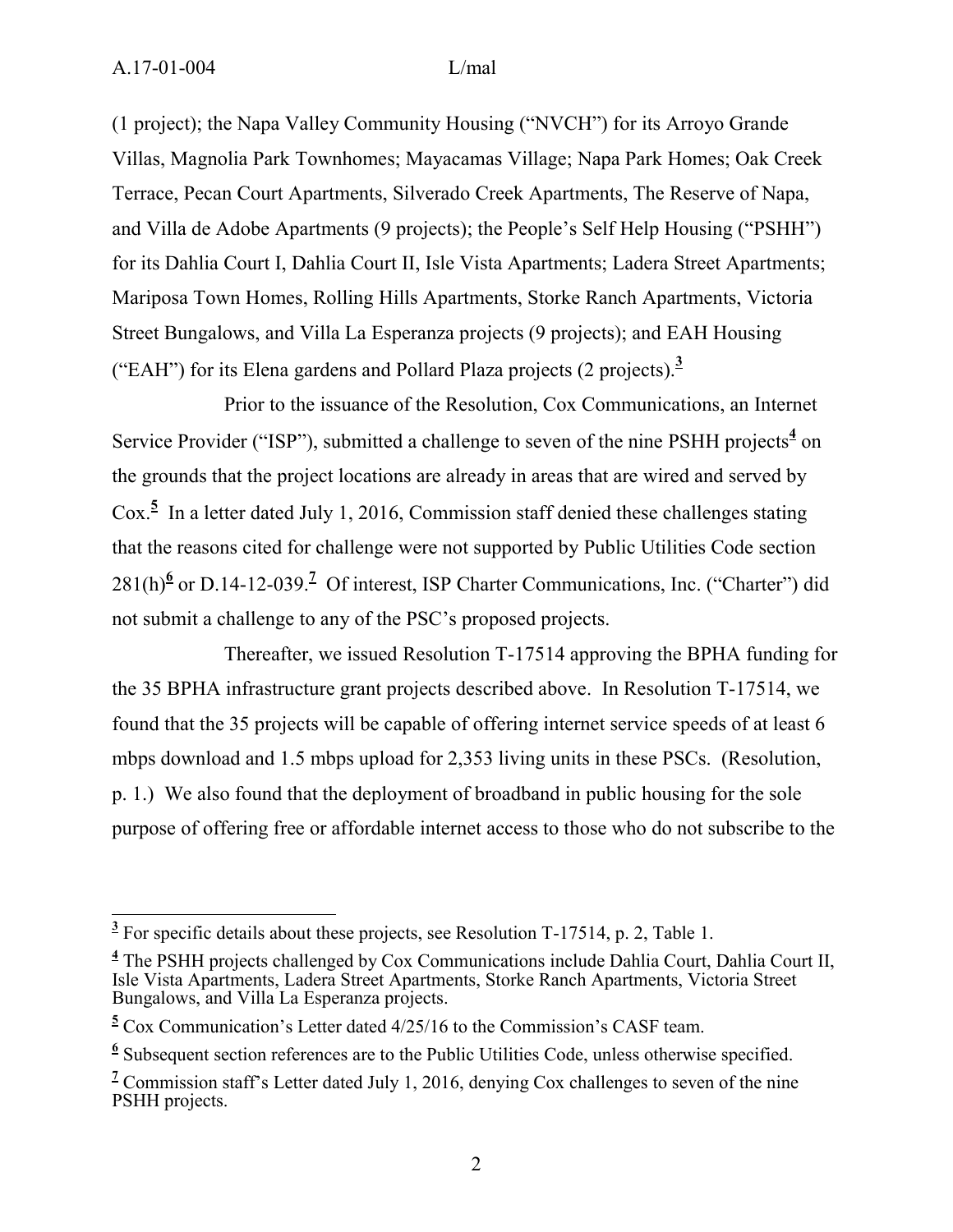existing commercially available service provider will improve public safety by providing enhanced access to government and e-health services. (Resolution, p. 1.)

Charter filed a timely application for rehearing of Resolution T-17514. Therein, Charter attempts to incorporate by reference all of the legal allegations it made in its previous rehearing application of Resolution T-17515, including that Resolution T-17514 violated section 281 and the overall objective of the CASF program set forth in section 281. (Rhg. App., p. 5.)<sup>8</sup> Charter also seeks rehearing on the grounds that if Charter prevails on the Motion for Stay that it filed concurrently with its previous rehearing application of Resolution T-17515, it will preclude the Commission's award of funds to the properties. No parties filed a response to Charter's application for rehearing.

We have carefully considered all of the arguments presented in the application for rehearing and are of the opinion that good cause has not been established to grant rehearing. However, we make minor modifications to Resolution T-17514, as set forth in the Ordering Paragraphs below, for purposes of clarification. Rehearing of Resolution T-17514, as modified, is denied because no legal error has been demonstrated.

### **II. DISCUSSION**

 $\overline{\phantom{a}}$ 

Charter's application for rehearing fails to comply with the requirements of [section 1732,](http://www.lexis.com/research/buttonTFLink?_m=8c5c2c5238b9d763517260cb0d8a0661&_xfercite=%3ccite%20cc%3d%22USA%22%3e%3c%21%5bCDATA%5b2016%20Cal.%20PUC%20LEXIS%2041%5d%5d%3e%3c%2fcite%3e&_butType=4&_butStat=0&_butNum=2&_butInline=1&_butinfo=CA%20PUB%20UTIL%201732&_fmtstr=FULL&docnum=2&_startdoc=1&wchp=dGLbVzB-zSkAb&_md5=fb0060f2e4a662da13c077292b74881b)<sup>9</sup> which requires applicants for rehearing to "set forth specifically the ground or grounds on which the applicant considers the decision or order to be unlawful or erroneous." (Pub. [Util. Code §1732.](http://www.lexis.com/research/buttonTFLink?_m=8c5c2c5238b9d763517260cb0d8a0661&_xfercite=%3ccite%20cc%3d%22USA%22%3e%3c%21%5bCDATA%5b2016%20Cal.%20PUC%20LEXIS%2041%5d%5d%3e%3c%2fcite%3e&_butType=4&_butStat=0&_butNum=3&_butInline=1&_butinfo=CA%20PUB%20UTIL%201732&_fmtstr=FULL&docnum=2&_startdoc=1&wchp=dGLbVzB-zSkAb&_md5=21147306e2807dac4d3c7b08917b44ae)) It also fails to comply with Rule 16.1(c) of the Commission's Rules of Practice and Procedure, which states that "the purpose of an application for rehearing is to alert the Commission to legal error, so that the Commission can correct it." [\(Cal. Code of Regs., tit. 20, §16.1,](http://www.lexis.com/research/buttonTFLink?_m=8c5c2c5238b9d763517260cb0d8a0661&_xfercite=%3ccite%20cc%3d%22USA%22%3e%3c%21%5bCDATA%5b2016%20Cal.%20PUC%20LEXIS%2041%5d%5d%3e%3c%2fcite%3e&_butType=4&_butStat=0&_butNum=4&_butInline=1&_butinfo=20%20CA%20ADMIN%2016.1&_fmtstr=FULL&docnum=2&_startdoc=1&wchp=dGLbVzB-zSkAb&_md5=dd79cd13b65087c6a333d4a524533f8d) subd. 16.1(c.).)

In this case, Charter simply fails to identify and explain any specific legal errors with Resolution T-17514. Instead, Charter attempts to incorporate by reference all

**<sup>8</sup>** Charter states that BPHA awards to 35 properties includes \$302,983 to deploy duplicative broadband internet service infrastructure to 434 housing units located at six properties that Charter has already wired and served. (Rhg. App., pp. 3-4.)

<sup>&</sup>lt;sup>2</sup> All subsequent section references are to the Public Utilities Code, unless otherwise specified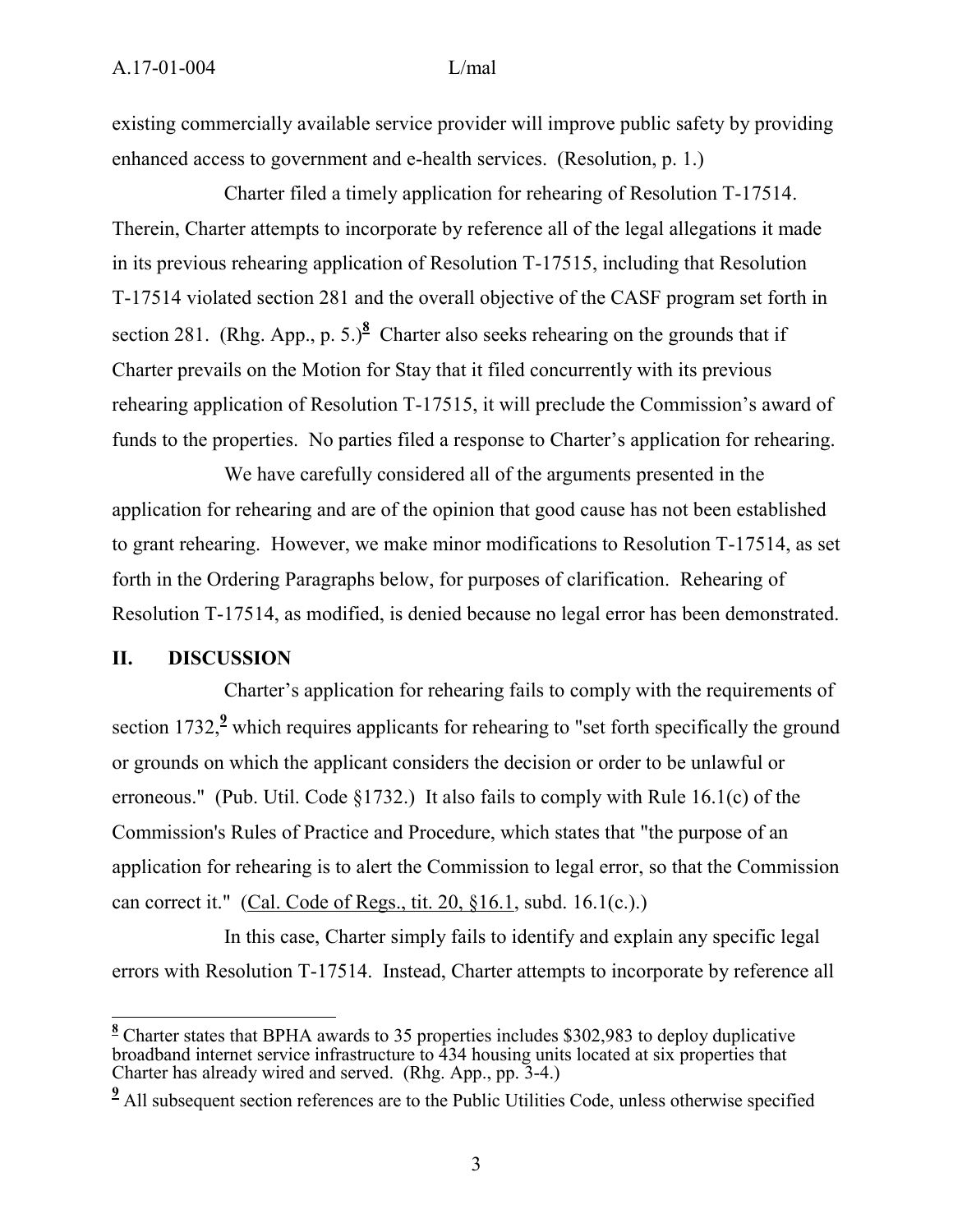of the legal arguments it presented in its previous application for rehearing of Resolution T-17515. Specifically, Charter states: "Charter fully incorporates by reference its Application for Rehearing of Resolution T-17515, which sets forth the applicable legal requirements and legislative policy objectives that require the Commission to uphold Charter's objections to BPHA funding applications by properties it has already fully wired and served (*See* Application for Rehearing." (Rhg. App., pp. 5-6.)

The burden of proving legal error rests upon the rehearing applicant. It is not sufficient for a party to just identify broad legal principles, or make general statements or arguments. The rehearing application must specifically explain how the law and its arguments apply to the case and the facts in question.<sup>10</sup> Citing to past pleadings in the same or a different proceeding as a substitute for presenting thoroughly articulated factual and legal arguments in a rehearing does not comply with section 1732. $\frac{11}{11}$  It also inappropriately shifts the burden to the Commission to determine what exact arguments the rehearing applicant intended to make.<sup>12</sup> Section 1732 neither contemplates nor allows a rehearing applicant to simply piggyback on arguments previously raised by itself or other parties in the same or different proceeding. A party must submit its own standalone document that meets the requirements stated in section 1732.**<sup>13</sup>**

Moreover, Charter's rehearing allegation referring to the Motion for Stay it filed concurrently with its rehearing application of Resolution T-17515 fails to comply

 $\overline{a}$ 

**<sup>10</sup>** *Application of Southern California Edison Company (U338E) for Approval of the Results of Its 2013 Local Capacity Requirements Request for Offers for the Moorpark Sub-Area. Order Modifying D.16-05-050 and Denying Rehearing, As Modified* [D.16-12-030] (2016), at pp. 3-4 (slip op.), citing to *Application of Channel Islands Telephone Company for Rehearing of Portion of Resolution T-17402 Affirming the Rejection of Resolution T-17382 that Resulted in the Denial of the Rural Telecommunication Infrastructure Grant Program Request for the Channel Islands Telephone Company Grant Project* [D.14-06-054] (2014) at pp. 3-4 (slip op.).

All citations to Commission decisions are to the official pdf versions which are available on the Commission's website at: [http://docs.cpuc.ca.gov/DecisionsSearchForm.aspx.](http://docs.cpuc.ca.gov/DecisionsSearchForm.aspx)

 $\frac{11}{11}$  D.16-12-030, at p. 4, fn. 7 (slip op.).

**<sup>12</sup>** *Id.*

 $\frac{13}{14}$  *Id.* at p. 4 (slip op.).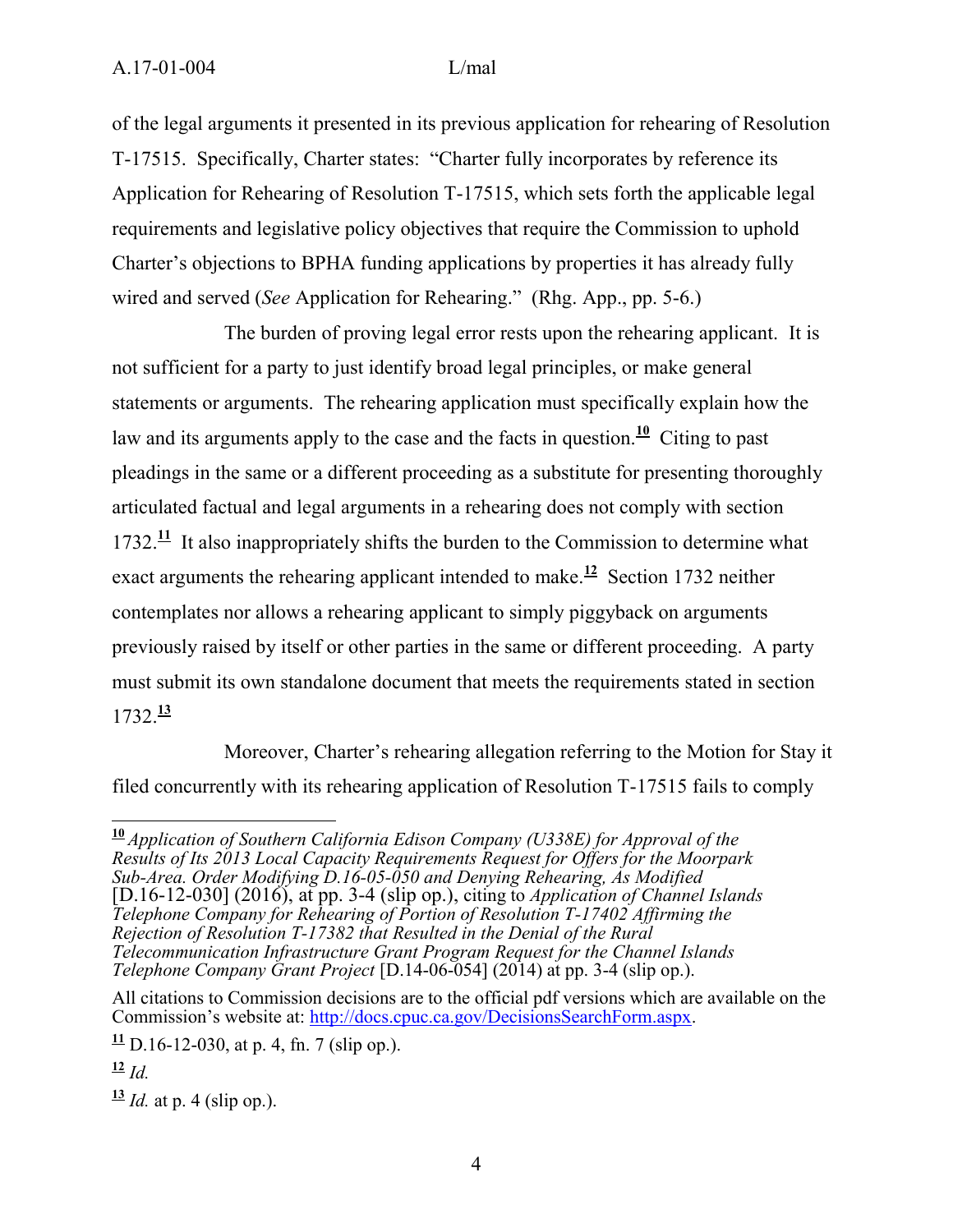with section 1732 and Rule 16.1 (c). This allegation fails to allege specific legal error in Resolution T-17514. Charter simply argues that if the Commission grants Charter's Motion for Stay, it will preclude award of funds to the properties. (Rhg. App., p. 6.)

Based on the above, we find that Charter's application for rehearing of Resolution T-17514 fails to comply with section 1732 and Rule 16.1(c), and, therefore, is denied. For purposes of clarification, we make minor modifications to Resolution T-17514 as set forth in the Ordering Paragraphs below. These modifications clarify our determination that section 281(h) governs the award of funds.

### **III. CONCLUSION**

For purposes of clarification, we make minor modifications to Resolution T-17514 as set forth in the Ordering Paragraphs below. Rehearing of Resolution T-17514, as modified, is denied because no legal error has been demonstrated.

## **THEREFORE, IT IS ORDERED** that:

- 1. Resolution T-17514 shall be modified as follows:
	- a. On page 3, delete the first full paragraph starting with "On June 9, 2016" and ending with "properties that are wired." Delete footnote 2.
	- b. On page 6, in the first full paragraph, delete the third and fourth sentences in their entirety, including footnotes 12 and 13. The third sentence starts with "Based on T-17515" and the fourth sentence ends with "buildings that are already "wired." Insert the following:

"In a letter dated July 1, 2016, CD denied these challenges since the reasons stated in the challenges were not supported by P.U. Code §281(h) or D.14-12-039."

- c. On page 13, in the first sentence of the first full paragraph starting with "In short," after the reference to CASF, insert the following: "Broadband".
- 2. Rehearing of Resolution T-17514, as modified, is hereby denied.